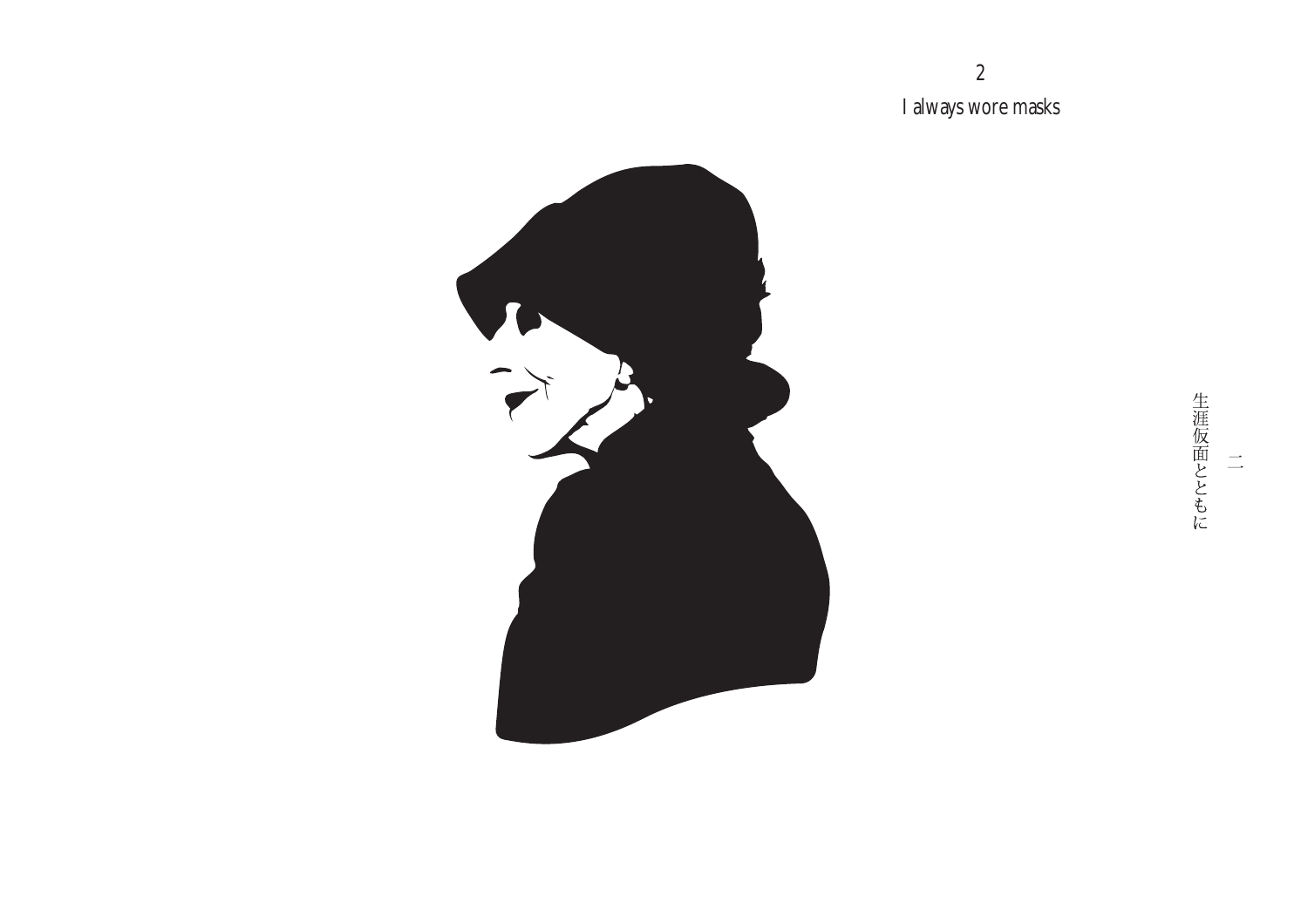Karen Blixen's artistic aptitude was spotted early. She drew and wrote even as a child. In the large collection of her surviving papers at the Royal Danish Library in Copenhagen may be found countless volumes with drafts of never-finished tales, poems, and plays.

には、未完のままに終わった物語、詩、劇の下書きが数多ハーゲン王立図書館に収められている膨大な彼女の遺稿すでに子どもの頃から絵を描き、お話を作った。コペン カーアン・ブリクセンの芸術的な才能は早くに開花した。 く存在する。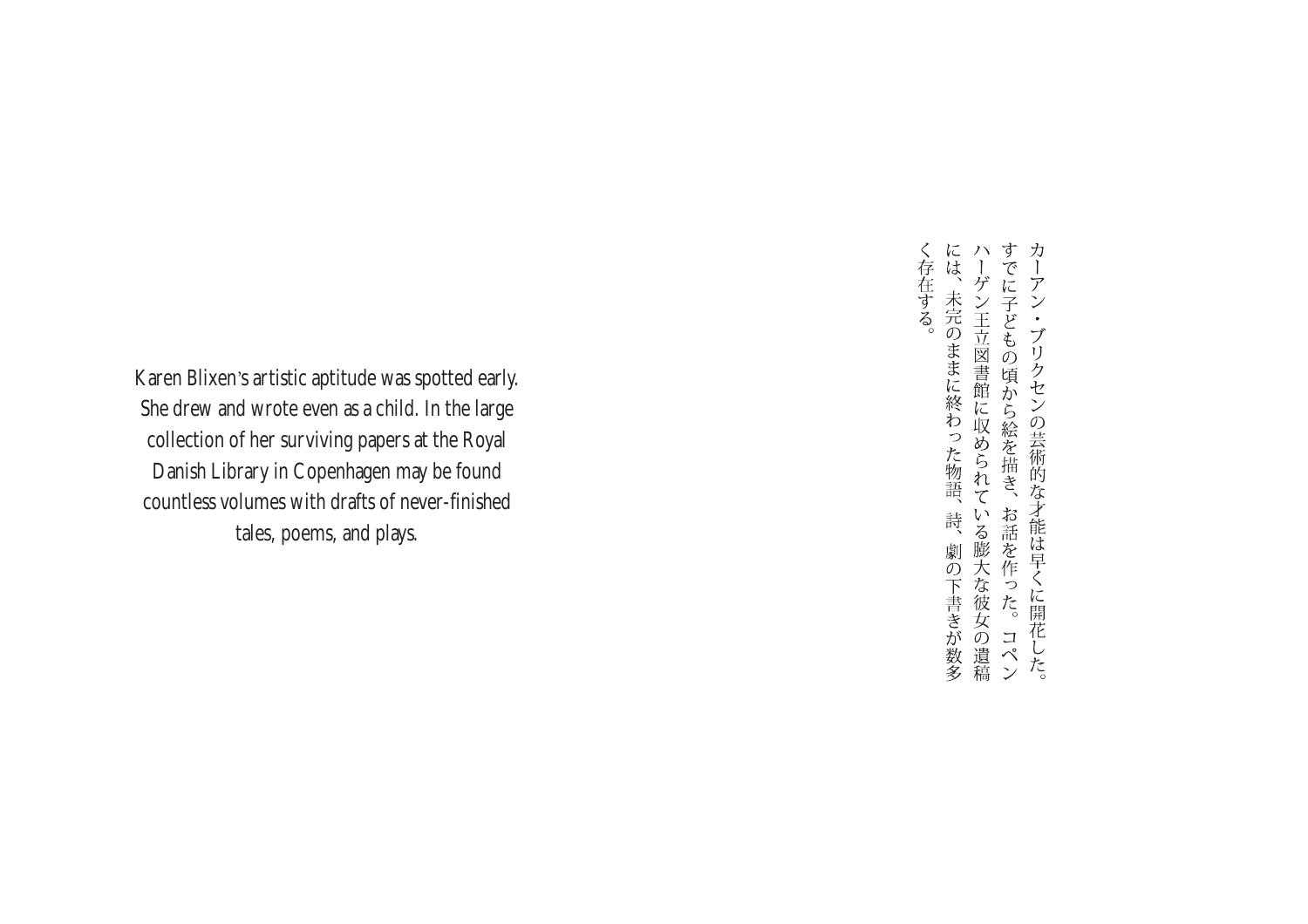

スウェ デン・クッレンにてスケッチブックを手にするブリ くセン(1)  $_{0}^{9}$ 7年夏

第二章 / 第一節

Karen Blixen with her sketchpad at Kullen in Sweden, summer 1907.

Chapter 2 / Part 1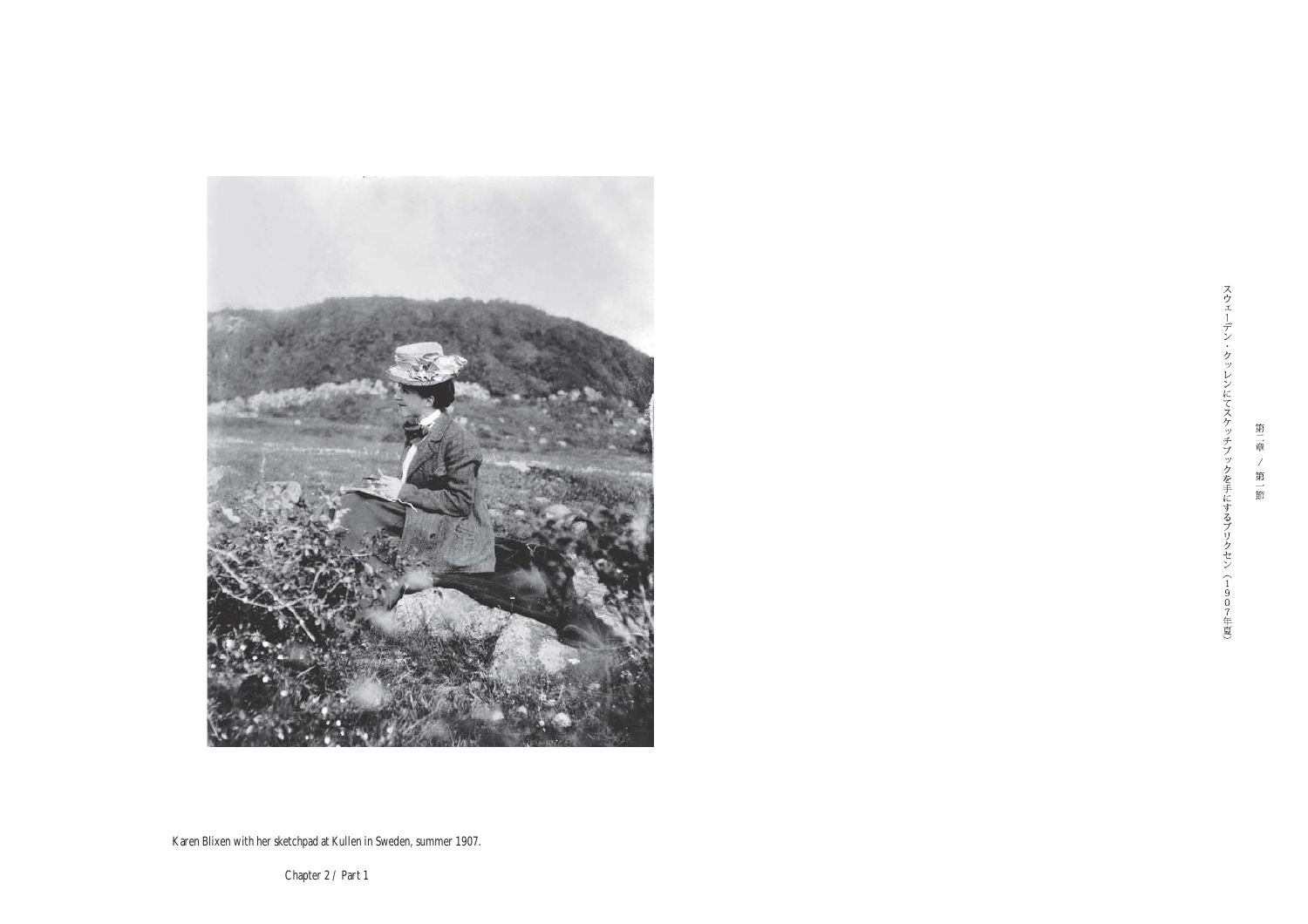

第二章 / 第二節

Karen Blixen in "fancy dress", ca. 1905.

Chapter 2 / Part 2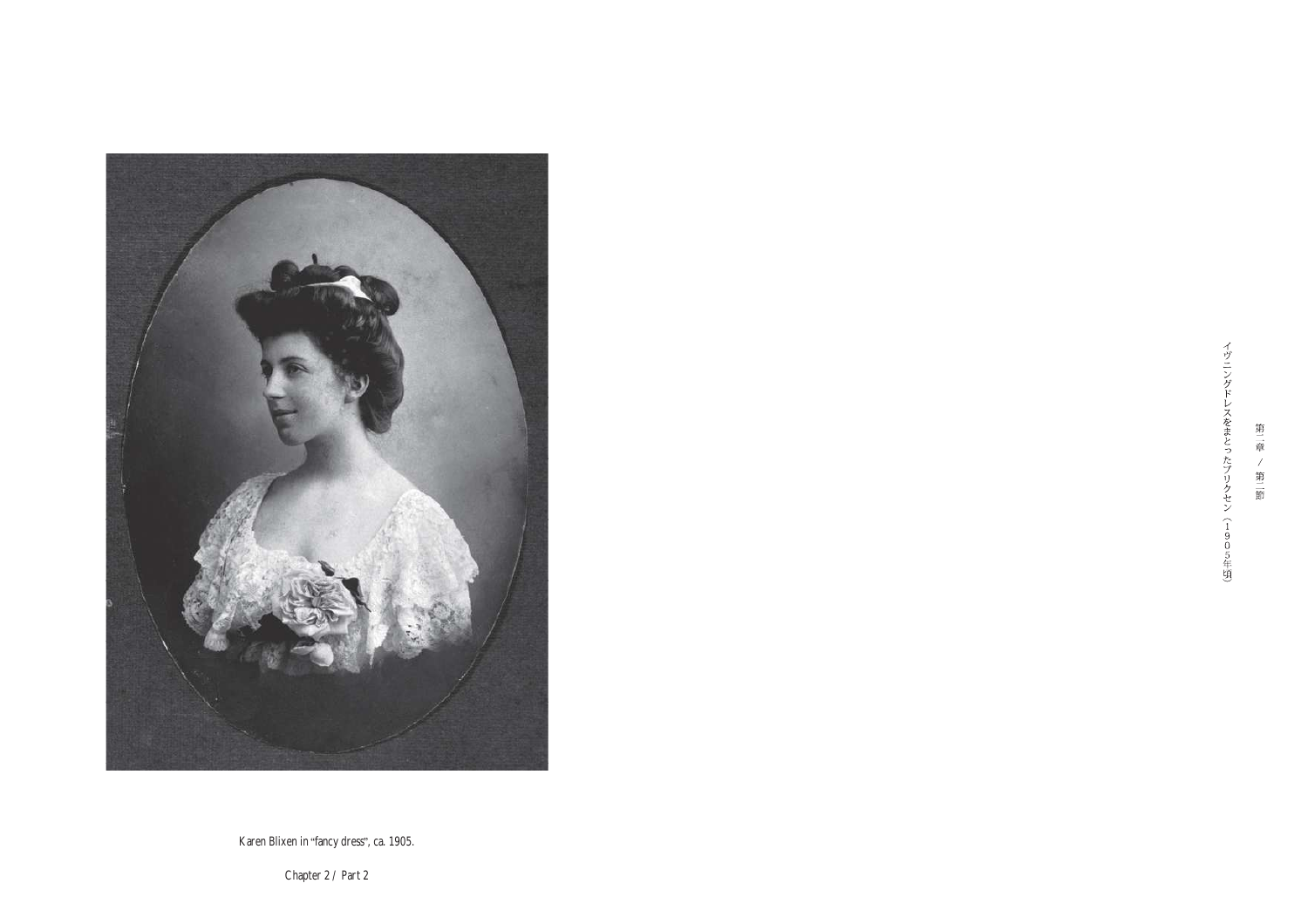

第二章  $\angle$ 第三節

In writing as well as her drawing, the young Karen Blixen gave expression to her imagination, which only poorly harmonized with the prosaic, bourgeois existence that surrounded her. The mermaid here - drawn on the cover of one of her notebooks - can be viewed as a traditionally Romantic rendition of her own need to create a world in accordance with her own dreams.